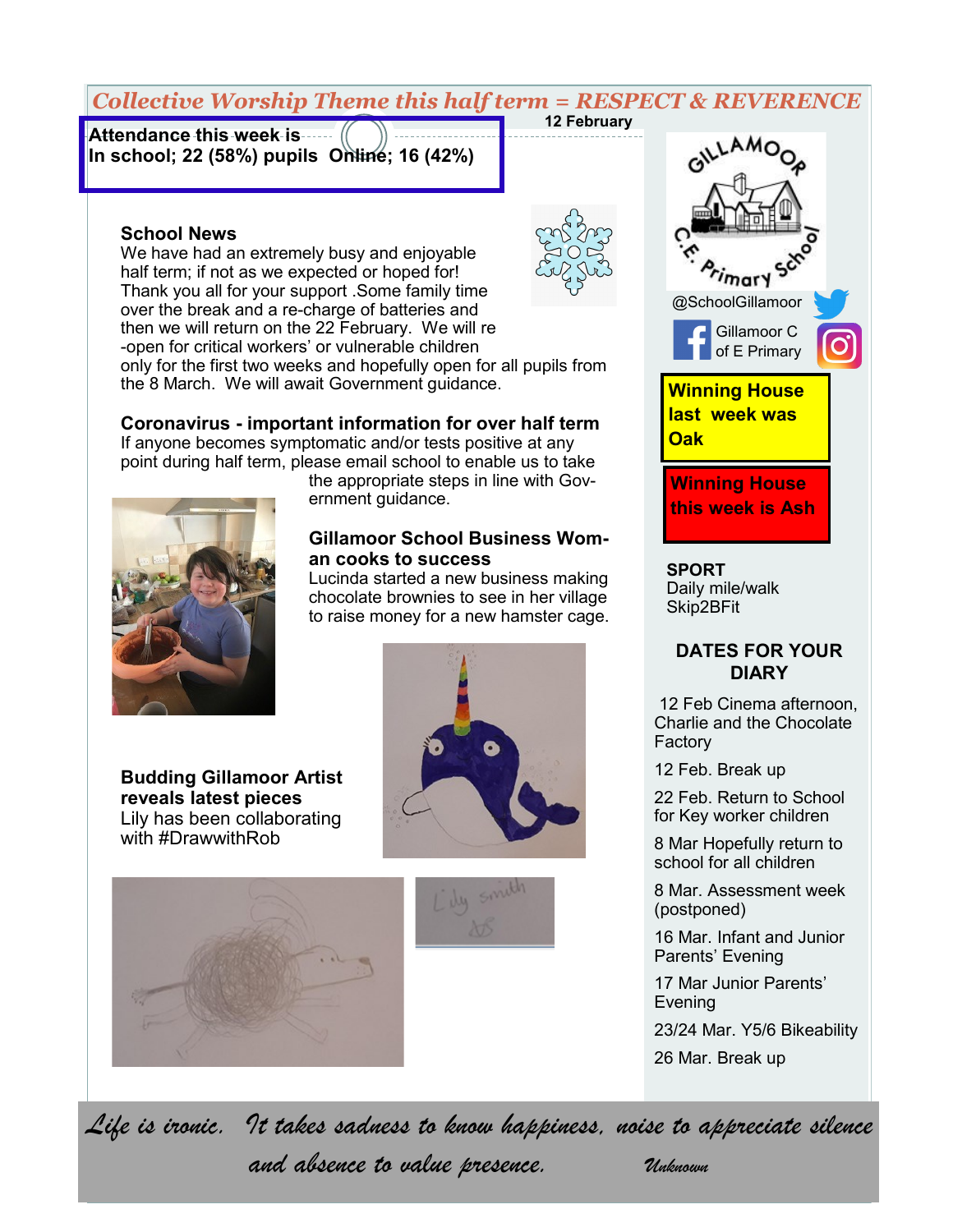# **Home learning survey - you asked; we did.**

Following the responses to our survey of home learning, we have loaned out more laptops and are helping people with their internet access. To support requests for more opportunities for pupils learning at home to meet those in **I** school for on line sessions including we have shared access to our online Celebration Worship and Children's University catch up with Rich from CU.

**Sharest 2B Fit has been a bit tricky this week with the snow but we hope everyone I**  $\overline{\phantom{i}}$  is still taking part and enjoying the sessions online. Don't forget to send in your  $\overline{\phantom{i}}$ scores to be in with a chance to earn Top Banana (top score), Most Improved or Best Effort awards.



ı

ı

ı

ı

ı

ı

п

ı ı

ı

ı

ı

I

ı

ı

ı

ı

I

ı

**Reading** please try to continue reading over half term and remember the Book Bingo in your planners Juniors.



# **Ryedale and Scarborough Coast to Coast Walking Challenge**

Can you walk 190 miles-total distance of Coast to Coast walk, from St Bees to Robin Hood's Bay, starting on Valentine's Day and aiming to finish on Easter Sunday or before?

Details and questions are attached. Let school know how you do to receive a certificate!

## **Staff Training**

All staff completing Lateral Flow Testing twice a week.

Pobble moderation training

Diocese Leadership meeting

Howardian Headteachers' meeting

### **School Lunches**

Week beginning 22 February is menu week 1

L ı